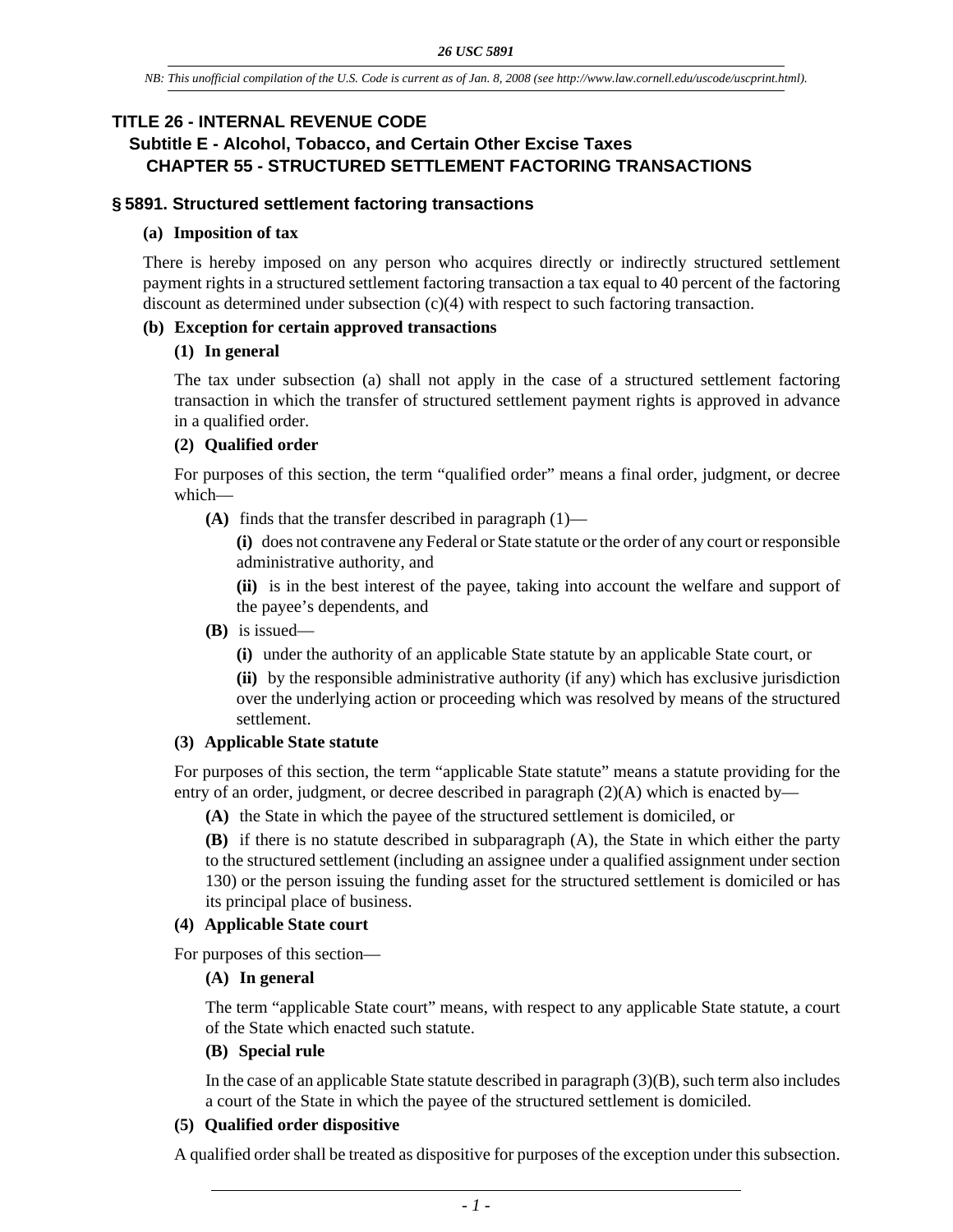### **(c) Definitions**

For purposes of this section—

### **(1) Structured settlement**

The term "structured settlement" means an arrangement—

**(A)** which is established by—

**(i)** suit or agreement for the periodic payment of damages excludable from the gross income of the recipient under section 104 (a)(2), or

**(ii)** agreement for the periodic payment of compensation under any workers' compensation law excludable from the gross income of the recipient under section 104  $(a)(1)$ , and

- **(B)** under which the periodic payments are—
	- **(i)** of the character described in subparagraphs (A) and (B) of section 130 (c)(2), and

**(ii)** payable by a person who is a party to the suit or agreement or to the workers' compensation claim or by a person who has assumed the liability for such periodic payments under a qualified assignment in accordance with section 130.

#### **(2) Structured settlement payment rights**

The term "structured settlement payment rights" means rights to receive payments under a structured settlement.

### **(3) Structured settlement factoring transaction**

### **(A) In general**

The term "structured settlement factoring transaction" means a transfer of structured settlement payment rights (including portions of structured settlement payments) made for consideration by means of sale, assignment, pledge, or other form of encumbrance or alienation for consideration.

### **(B) Exception**

Such term shall not include—

**(i)** the creation or perfection of a security interest in structured settlement payment rights under a blanket security agreement entered into with an insured depository institution in the absence of any action to redirect the structured settlement payments to such institution (or agent or successor thereof) or otherwise to enforce such blanket security interest as against the structured settlement payment rights, or

**(ii)** a subsequent transfer of structured settlement payment rights acquired in a structured settlement factoring transaction.

#### **(4) Factoring discount**

The term "factoring discount" means an amount equal to the excess of—

**(A)** the aggregate undiscounted amount of structured settlement payments being acquired in the structured settlement factoring transaction, over

**(B)** the total amount actually paid by the acquirer to the person from whom such structured settlement payments are acquired.

#### **(5) Responsible administrative authority**

The term "responsible administrative authority" means the administrative authority which had jurisdiction over the underlying action or proceeding which was resolved by means of the structured settlement.

### **(6) State**